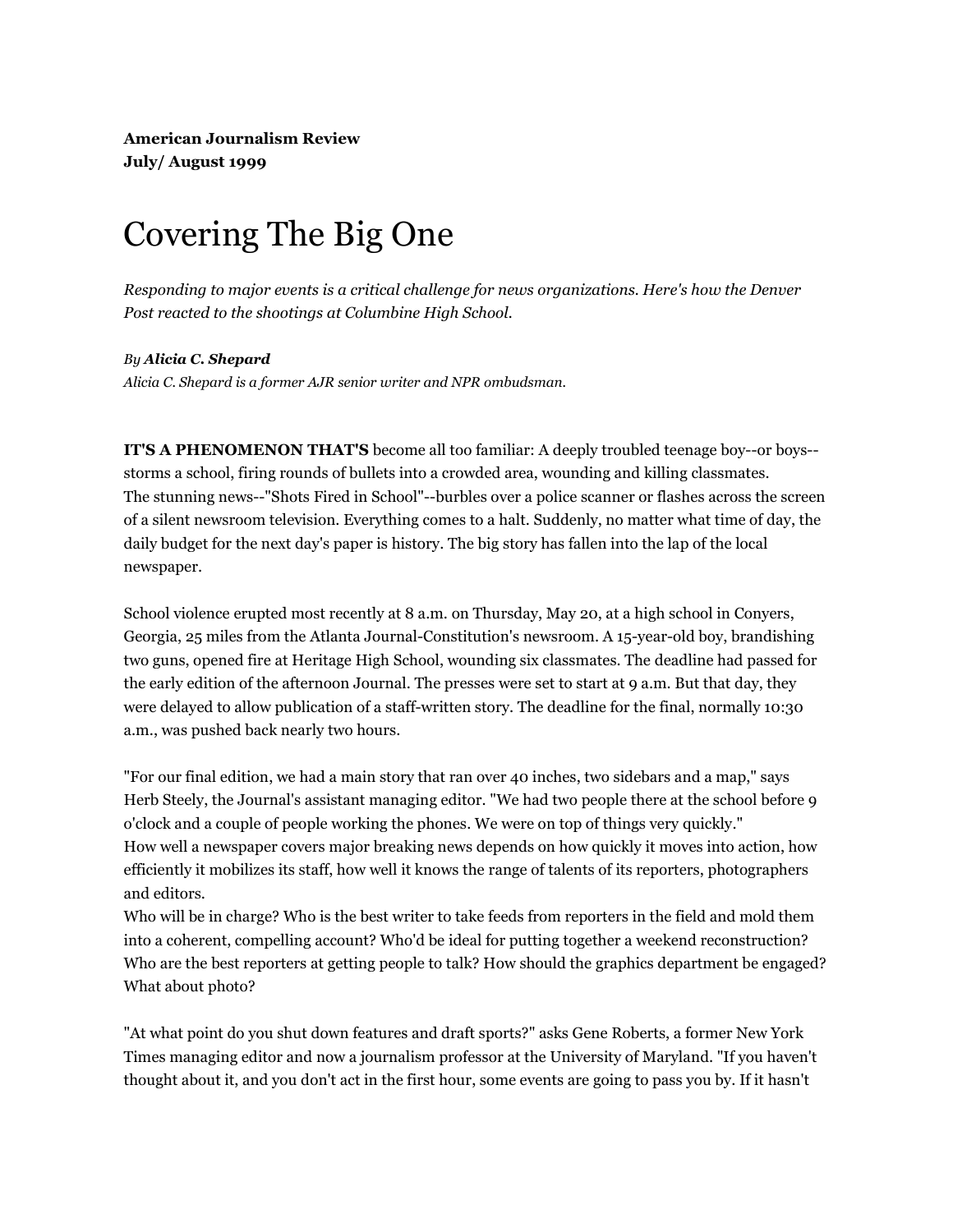crossed your mind--who is good at writing stories under pressure?--you are in trouble. When the big moment happens, you either have a plan or you are fumbling with the best story that ever happens. My belief is that every good editor should think about how they'd cover that once-in-a-lifetime story." When a nuclear accident occurred at Pennsylvania's Three Mile Island in 1979, Roberts, then the Philadelphia Inquirer's executive editor, "essentially emptied out an entire newsroom" to cover the story, recalls James M. Naughton, then a top editor at the paper.

Past experience with a big story--a deadly hurricane, a massive earthquake, a riot, a shooting spree- makes a huge difference. It gives the staff knowledge to fall back on. That was the case at the Denver Post, which moved into action April 20 after two high school seniors killed a teacher and 12 students at Columbine High School 13 miles southwest of Denver. The two then killed themselves in the culmination of the worst school massacre in history.

Twenty-three others were injured in the gunfire.

"From a journalist's perspective, this is a story a lot of people have been waiting for a long time to cover," says Evan Dreyer, a Post assistant city editor. "It is the big story. Yet it's indescribably sad. Fifteen people are dead. That's probably the hardest thing to struggle with. Yes, it's a big story, but look at the horror. That's probably going to linger a long time."

Top editors at the 370,000-daily circulation Post felt the paper had been battle-tested in covering such stories as the JonBenet Ramsey murder in nearby Boulder, the Oklahoma City bombing trial in Denver, a summit meeting of world leaders and the mysterious disappearance of a U.S. military A-10 airplane.

But Columbine was in another league.

"We've never had anything of this magnitude before," says Jeanette Chavez, the paper's managing editor. "We don't have anything written down. I don't know that you can prepare for something like this story as a written-down plan. You just mobilize everyone and know that's what you have to do."

**DEPUTY METRO EDITOR** Michelle Fulcher came into the newsroom at about 10:30 a.m on April 20. It was her second day back at work after a two-week vacation. The day before she'd spent catching up. Since she didn't have lunch plans, she decided to draft the next week's work schedule. Sometime around 11 a.m., she checked in with an assignment editor for the local NBC affiliate, KUSA-TV, as she does every day as part of a cooperative agreement. "There was absolutely nothing unusual on the log," says Fulcher, a 13-year Post veteran.

At about 11:35 a.m., Fulcher was walking away from her desk when an editorial assistant said someone from KUSA was on the phone. Strange, thought Fulcher, I just talked to them. This time it was a voice she didn't recognize, although she certainly recognized its urgency.

"Have you heard what's going on in Columbine?" the voice shouted. The caller had little information. A shooting at a high school. Possibly injuries.

Since Metro Editor Frank Scandale was away at a conference, Fulcher took command. She talked to four assistant city editors, and they immediately decided to send three or four reporters to the school.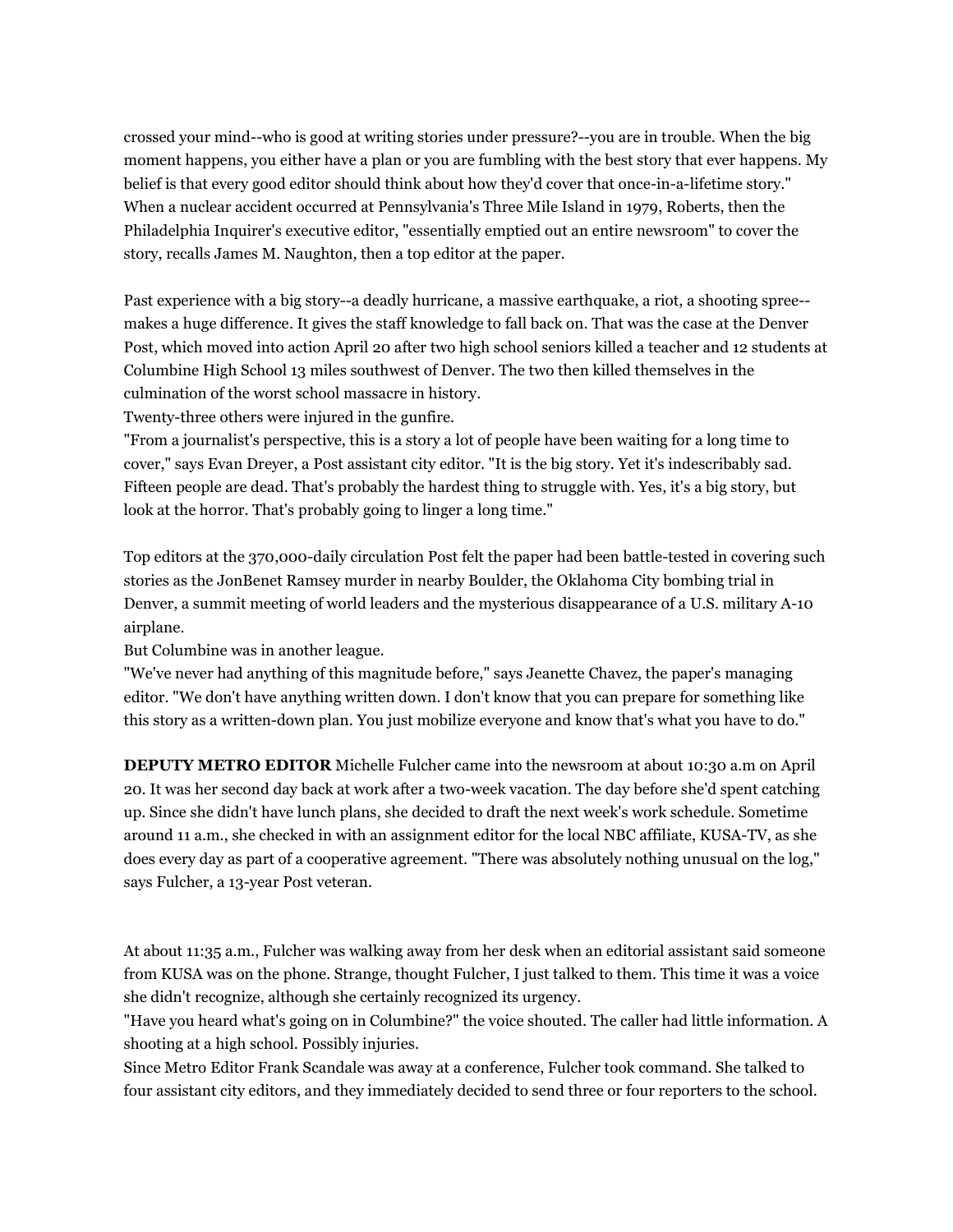"I have to say I was a bit skeptical at first," Fulcher says. "As a former cop reporter, shots at school are often just cap guns." Not this time.

Across the newsroom, the police scanner was crackling: "Reports of a shooting and grenades at Columbine High School."

"As I saw Michelle walk over to the police scanner, I knew instantly it was more than the average shooting, especially when they mentioned grenades," says medical/science writer Ann Schrader, who was sitting at her desk near the scanner. "I told Michelle students would be taken to Swedish Hospital, and she looked at me and said: `Go.' "

As Schrader left the newsroom, she wanted to grab a cell phone. But the paper only has a half-dozen, so she left the office without one. That would later prove to be a problem. As she waited for the elevator, she encountered Post Sports Editor Neal Scarbrough, who was leaving for a doctor's appointment. "She was talking excitedly about guns and a shooting at a high school," recalls Scarbrough. "But that's all she knew. I didn't know what to think."

By 12:30 p.m., terrified students and teachers hiding in the school had called the police on cell phones, and "it became clear that this was the only thing we were going to be doing for the next two weeks," says Arthur Hodges, an assistant city editor who ordinarily oversees City Hall reporters. More reporters were dispatched to the five area hospitals to wait for casualties--no one knew exactly where the wounded would be taken.

"It was total chaos," Hodges says. "No one knew what was going on. The police didn't know." Schrader was halfway to the hospital when her pager went off. She searched for somewhere to call the city desk, settling on a 7-Eleven. "Don't go to Swedish Hospital," Fulcher told her. "Go to the triage site near the school."

That frightened Schrader. Her fourth-grade daughter attends Leawood Elementary School, only blocks from Columbine High. "I offered up a prayer for her," Schrader says. " `I hope she's not scared. I hope she's safe.' I didn't know at all what I was driving into."

On her way to the triage site, Schrader was paged again. This time she called from a liquor store. It was Fulcher again. Ten people were "down"--police argot for shot--at the triage site. As she got close to the site--several front yards of ranch homes two blocks from the school--Schrader saw two ambulances screeching away.

A little after noon, Schrader parked and ran toward the scene. "Other news people were arriving," she recalls. "Dozens of kids were being brought out. Some were more seriously wounded. Guys were taking off their T-shirts and using them as tourniquets to stop the blood. I had to borrow a cell phone to call the desk. When I finally found a phone, it was difficult to call out, virtually impossible, because there were so many cell phones being used."

At the city desk, Fulcher knew this was no false alarm. No cap guns. Kids at a high school might be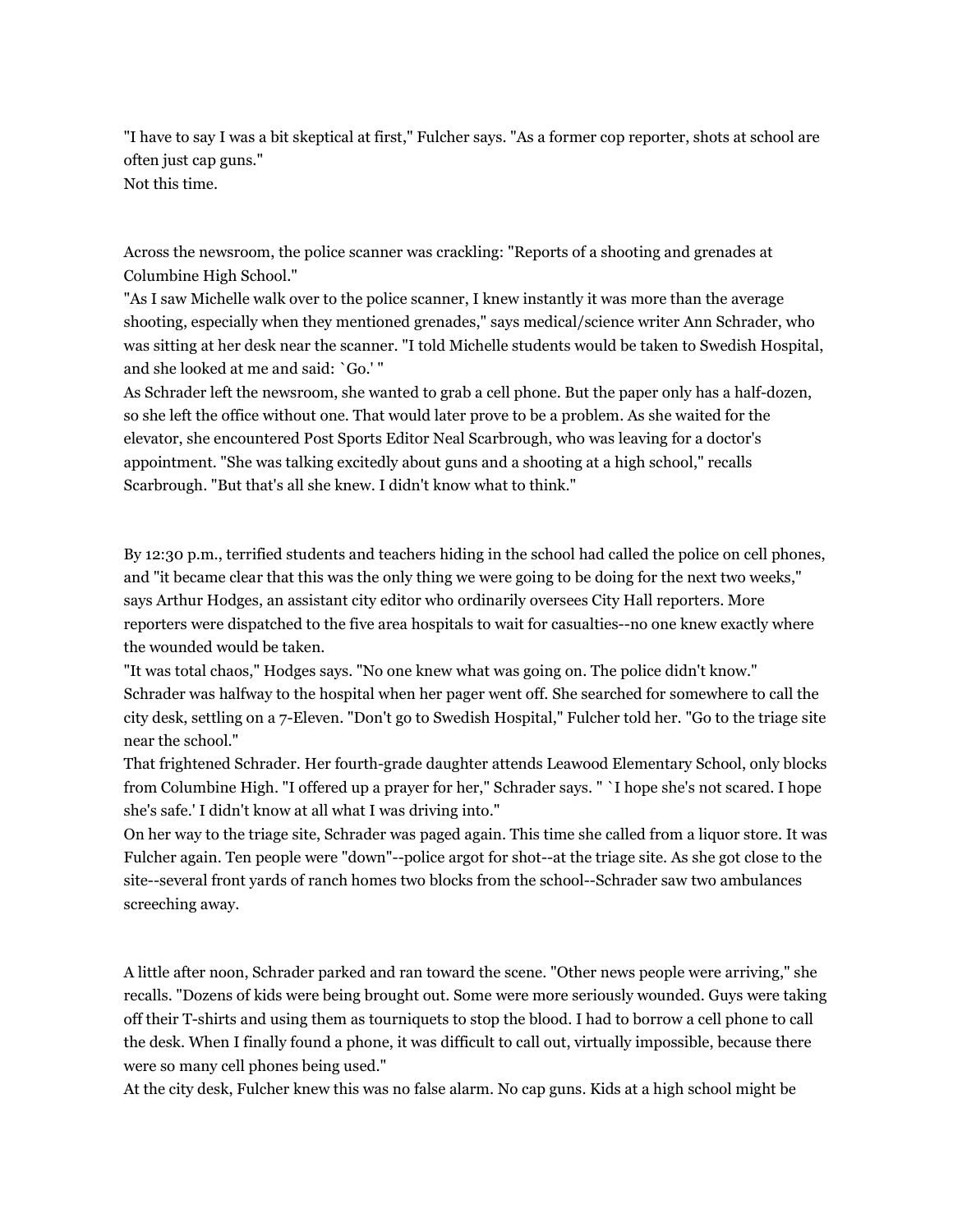dead. "Calm is not my strength," she admits. She remembers saying to herself, "OK girl, you almost deliberately have to take a deep breath and walk a little slower than you usually do." She told herself to think like a doctor, to separate her own emotions from the story, not to think about kids riddled with bullets.

"I had to make a conscious decision," she says. "I can wallow in the emotional impact of it or do my job. I can't do both. So I decided to block out the images on TV."

On a story of this magnitude, calm is crucial. So much is happening at once, it is easy for panic to become contagious. Fulcher and others realized they had to remain unruffled, and they had to form a plan establishing clear lines of authority: Which editor would be in charge of what? Reporters working the phones and those out in the field needed to know whom to contact.

Fulcher decided to break down editors' responsibilities by subject area: Dreyer would concentrate on suspects, Hodges on victims, Dan Haley on the breaking news/main story. A fourth editor, Jeff Roberts, would be in charge of anything to do with the Internet or guns. State Editor Chris Lopez would handle all nonshooting news.

"The Oklahoma City bombing trial helped a lot," says Fulcher, who coordinated the paper's coverage in June 1997. "Especially when it came to the verdict days, and we were dealing with fast-breaking news and lots of reporters on the street. We had to make sure there were clear lines of communication."

**METRO EDITOR SCANDALE HAD** spent the morning at a growth management seminar. At noon, he had a lunch date with Peter Mattiace, the Associated Press' Denver bureau chief. When Scandale walked into the AP bureau, people were crowded around the television. Scandale couldn't believe what he was seeing. A SWAT team was moving around a school. As he turned to leave the office, his pager went off. "All I thought," says Scandale, "is why didn't they page me sooner?" His long-planned lunch with Mattiace would have to wait.

When he got back to the newsroom, Scandale took stock of what had already happened. At least four reporters were on the scene and more were at area hospitals. Photographers had been dispatched, as had two graphics staffers.

"The first thing I did was find out which reporters were already out there," Scandale says. "You want your A-team on the big story. So I looked around the newsroom for the talent and decided to get more people out there, to make sure there were enough people at the scene." By 4 p.m., the Post had 20 reporters at or near Columbine High.

Among those Scandale sent was Peggy Lowe, a former AP reporter who, says the editor, "can work a scene like nobody else." And Kevin Simpson, "a terrific writer who is good at pulling out quotes from people in bad situations. People like to talk to Kevin because he's not hysterical." Scandale also assigned reporters to other tasks, "on the basis that they are better at behind-the-scenes stuff or working on the second-day story." The city editor, a nine-year Post veteran, was working with a relatively new staff: The roster of 56 cityside editorial employees includes 27 reporters and editors who have been hired since 1995.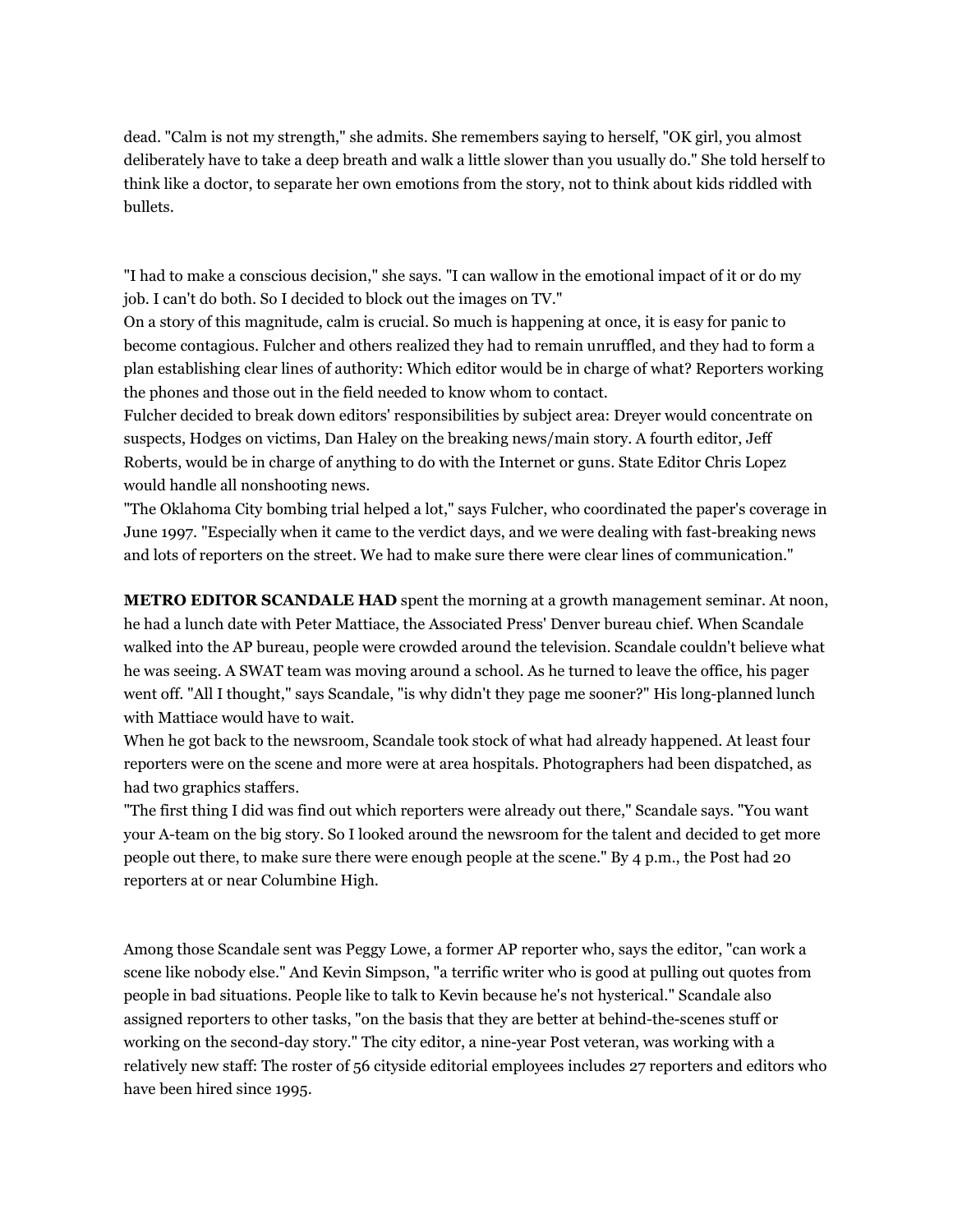Scandale, who is said to be calm under pressure, says he drew on his own experience in deciding how to handle the story. On his first day in the newspaper business in 1980--as a 21-year-old reporter for the Daily Journal in Elizabeth, New Jersey--a fire broke out at a chemical plant. "That was my first day as a news guy and I said, `This is cool.' " He later became the now-defunct paper's city editor. Evan Dreyer, an assistant city editor, says his experience handling the Heaven's Gate mass suicide in March 1997 for the North County Times in San Diego County, California, helped shape his approach to the Columbine story. It made him realize the importance of planning not only for the next day's paper, but for the days after that, and for the weekend editions. "That experience of watching a story get bigger and faster as time went on for days and weeks is something no journalist will ever forget, and it's certainly something to draw on," Dreyer says. "I learned you have to listen to people in the field. You have to try to be as organized as possible, which is really hard. And you have to be tolerant of disorganization."

Scandale and Dreyer agree that in dealing with a breaking megastory, it's critical to have one person in charge. Scandale decided Fulcher would continue to be the field marshal. "She loves that kind of story and is very competent," he says. But Scandale assumed overall command. Given the intensity of the situation and the sheer amount of work to be done, though, the lines of authority weren't always clear, particularly in the early stages. "We both can't do it [run the coverage], although the first day or two we tried," Scandale says.

Throughout the day, says Managing Editor Chavez, there'd be huddles around the newsroom to keep everyone apprised of who was doing what. Besides dispatching people, Fulcher constantly updated a budget of shooting stories in the newsroom computer system. A "shooting log" was also posted on the bulletin board.

Another key decision was who would write the main story. Executive Editor Dennis Britton stopped by Fulcher's desk around 1 p.m. to confer on who could best handle the job. They decided on political writer Mark Obmascik, who has been with the paper since 1985. "He thinks clearly," says Fulcher. "He's calm. He's been around a long time, and he knows the players in the newsroom and around town."

It soon became apparent that a newsroom staffer's job description was no longer relevant. "If we needed you to run to pick up a photo, even if you are the political editor, that's what you did," says Assistant City Editor Hodges.

Susan Greene, a City Hall reporter, was assigned to stay in the office and find out as much as possible about the jock culture at Columbine High. Within a few hours of the shooting, students fleeing the school had told reporters that athletes were handpicked targets of the gun-wielding Dylan Klebold and Eric Harris. So Greene tapped into the paper's computer library and found stories about Columbine sports, which gave her lots of names. "I got on the phone and started calling jocks at home," Greene says. "I was getting information, but what we really needed was a Columbine yearbook." Once she tracked one down, a cabdriver was hired to pick it up. Graphics Editor Blair Hamill and artist Jonathan Moreno, who were at the scene, obtained the school's floor plan.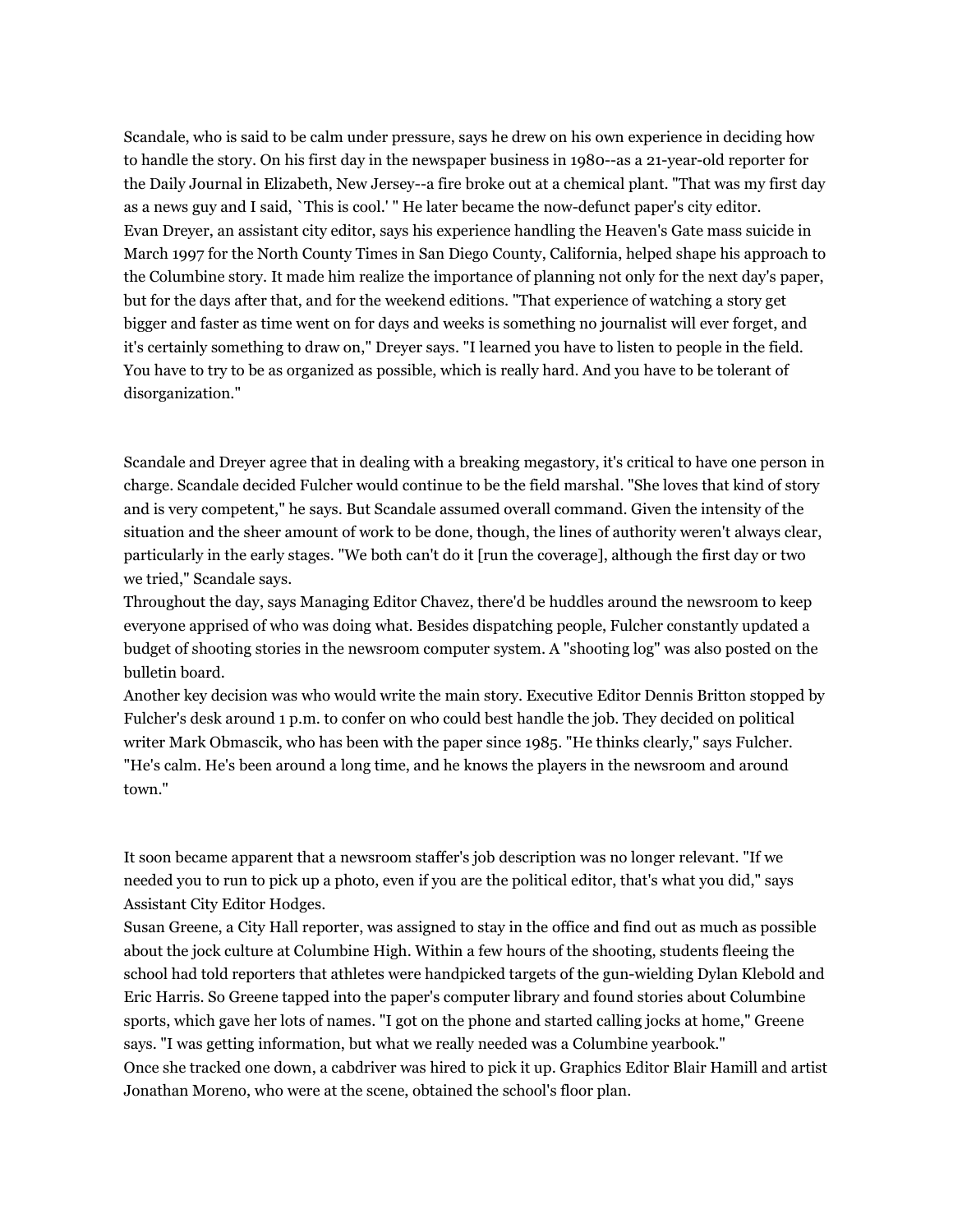Meanwhile, Greene continued working the phones, calling one athlete who would lead her to another student who would lead to another. "I didn't really get the magnitude of what was happening, since I was in the office," recalls Greene. "I did find a girl who was in Klebold's creative writing class. She got me on to the Trench Coat Mafia theme. There were a bunch of people at her house, so they just passed the phone around. I was assigned the Trench Coat Mafia/Goth beat and went on the Internet looking for the nexus between the coat imagery and Goth."

As Greene pursued the Goth angle, Obmascik started taking dictation from Schrader and others in the field to write a story for the Post's Web site. "I really tried to be as dispassionate in the writing as possible," Obmascik says. "With a story like this, you have to get out of the way. "I felt I was writing for history."

**AROUND 11:45 A.M.,** Todd Engdahl, the Post's online editor, was on his way to the optometrist when he heard about the shootings on his car radio. He quickly called a producer in his eight-person office and had her post the AP's story on the paper's Web site. By 3 p.m., Obmascik had written a 20 inch story and Engdahl, back from the eye doctor, prepared it for the site. That first day, the site received about 120,000 visits, or three-and-a-half times the normal traffic. (By late the next day, the paper's server, InfiNet, in Norfolk, Virginia, put the Post on an isolated server because the volume of traffic was so great.)

"It was gratifying to get the news out as fast as you could," says Engdahl, a former Post city editor, "and not have to be captive to the back shop or delivery trucks."

By 6 p.m., the Web site featured an updated version of the staff-written story and four sidebars. By 9 p.m., Engdahl was able to put the entire newsroom package of 27 stories online. And by 1 a.m., when the staff had updated its package for the Home edition, it went live on the Web site. "I was in constant touch with Michelle," Engdahl says.

By 3 p.m., while Engdahl was posting Obmascik's first story, Sports Editor Scarbrough had returned from his doctor's appointment. He immediately went over to the news side to see how he could help. "As soon as we heard that the shooters were saying, `All jocks must die,' that became the point of how we might cover it," Scarbrough says.

High school sports reporter Kevin Coleman had written about Columbine sports and knew some of the school's coaches. It also helped that part-time photographer Barry Staver's son Michael was a junior at Columbine High; Michael came into the sports department to brief the staff. Coleman and high school sports editor Neil H. Devlin were detailed to the news staff.

Features staffers also were pressed into service. "Bill Briggs and Cate Terwilliger were assigned stories," Managing Editor Chavez says. "It was like being on a train that was picking up momentum." Briggs teamed up with Greene to work on the Trench Coat Mafia angle, and Terwilliger wrote about blood donations.

The business staff was putting out its own pages, but Business Editor Dan Meyers went over to the Metro side after 3 p.m. to do rewrite.

During the early afternoon in particular, the Post's switchboard was inundated with telephone calls from people asking for details or venting their distress. Top editors decided to open up two lines to let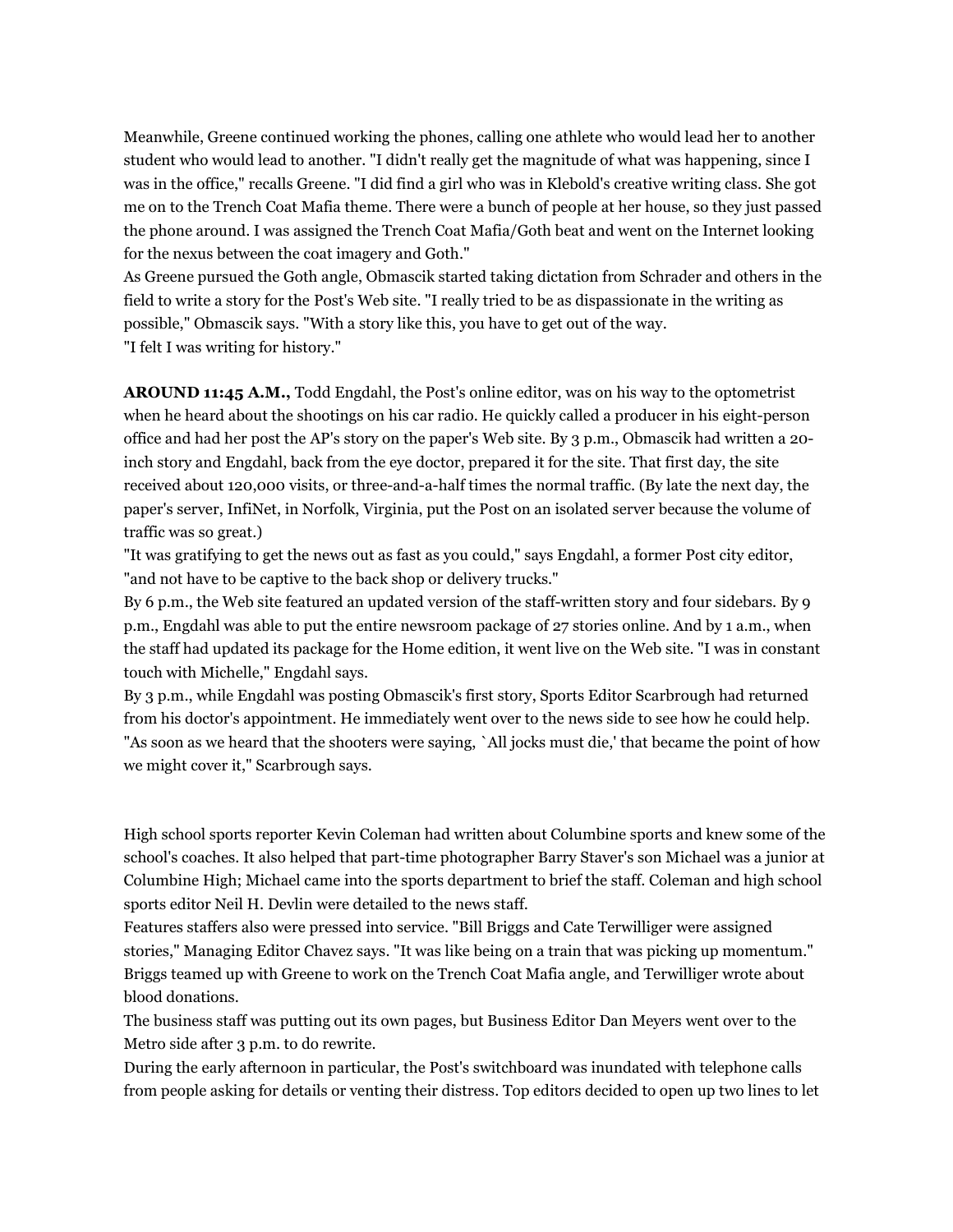people express their feelings via voice mail. The next day, the paper ran an ad saying the lines would remain open between 6 and 10 a.m. More than 200 people called during the four-hour period. "I ended up bringing in a temp and someone from customer service to transcribe it," says Sue O'Brien, the paper's editorial page editor. "Even in the days of e-mail, we needed phone lines for those without the Internet." The Post ran 147 inches of personal expressions of grief in Thursday's paper. Another problem surfaced soon after the first shots were fired around 11:15 a.m. The newsroom wasn't prepared for the army of journalists from the national and international media who would call, desperate for information: phone numbers, reference points, names of students. "About noon, we pulled [reporter] Fred Brown over from the Statehouse to field calls from all over the world," Chavez says.

Brown, a past national president of the Society of Professional Journalists, was chosen because of his experience in dealing with the media. His only job during the shooting crisis was to handle calls from journalists. He was buried by nonstop calls from noon until 9:30 p.m. the first day. After he got home, he fielded more calls and gave more interviews--one as late as 4:15 a.m. Calls poured in from the BBC; "Good Morning Scotland"; Cape Town, South Africa, talk radio; "Rivera Live"; "20/20"; "Larry King Live"; Australian radio; Canadian radio; and Japanese newspapers and radio.

As soon as Brown hung up, his phone would ring again. A Quebec radio station wanted to conduct an interview in French: Could Brown find someone? Another television station wanted him to go out to Columbine and do a live interview from the scene. ABC and "60 Minutes" sought to strike information-sharing arrangements with the newspaper.

"The whole reason for my doing this was to keep other reporters from fielding calls," says Brown, a 36 year Post veteran. "Unless there was one person to talk to, they'd keep calling and calling." But once bylines started appearing in the paper, out-of-town reporters began to bypass Brown. It happened more than a dozen times to Susan Greene, who had become the authority on the Goth angle many journalists were chasing. "I had dozens of phone calls from every medium, and more international than not," Greene says, "all asking for phone numbers. What they'd do is blow smoke up your butt. They all did it. The same approach. Telling me I'd done a brilliant story. I didn't pass on any numbers."

The Post's graphics department was overwhelmed with requests, Hamill says. Since Hamill and Moreno had been to the school, talked to students and had the school's floor plan, they were able to cobble together a coveted graphic. Given the fact that the Post is locked in a bitter newspaper war with the Denver Rocky Mountain News, it would not ordinarily share its graphics with anyone. But April 20 was different. "The phone was ringing off the hook," Hamill says. "We were concerned about competition but decided because of the huge number of requests to put out our graphics that first day on the AP wire."

**WHILE BROWN WAS DEALING WITH** the outside world, Patricia Callahan, ordinarily an urban affairs writer, was on the scene. She had no idea where Columbine High was before she got there; she hadn't even heard of it. She consulted a map as she drove. Her destination was Leawood Elementary School, which had become a gathering place for Columbine High School parents and students.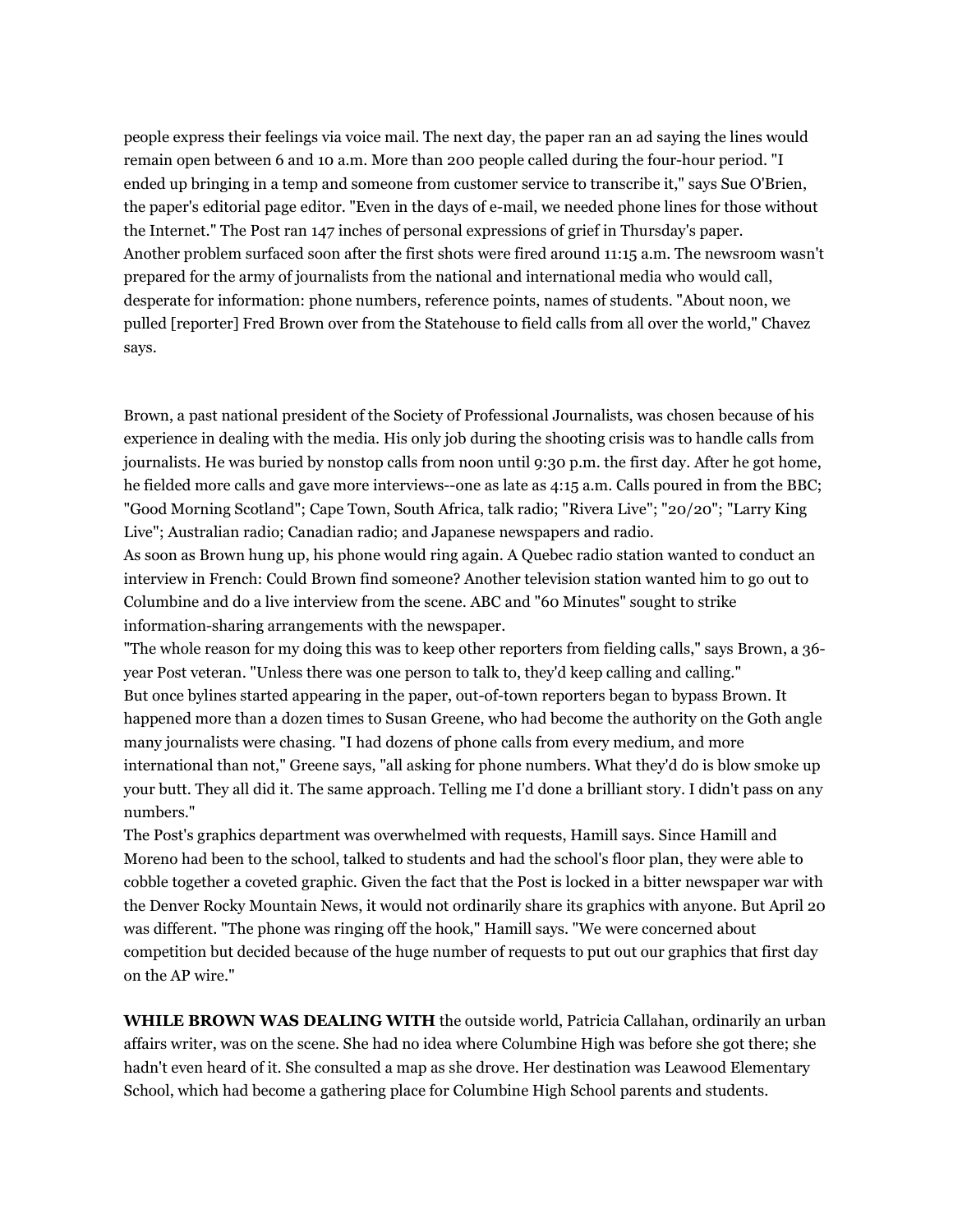Callahan arrived at about 12:30 p.m. "It was mass panic," she says. "I started approaching kids and parents as delicately as possible. About three out of four kids wanted to talk. They started blurting out what they'd seen and heard. It was intensely emotional. I was witnessing all these crying reunions, and still there were other parents just waiting."

"Look at this," one girl said, hysterically pointing to her shirt. "This is somebody else's blood." It was surreal for Callahan. "As a reporter, I'm writing it down, and at the same time I didn't know what to say to these kids," she says. "I was writing it down and phoning it in, but I did not feel detached. It was too raw. They were all kids with these gruesome, warlike stories. It was really tough to take notes and not hug them."

Reporter Schrader was on the scene at the triage site and later at Leawood. She was getting quotes from students and knocking on people's doors in search of a telephone. She called in at 1:45 p.m. to unload some material. But the process was frustrating. From Schrader's perspective, it seemed as if there was little coordination in the newsroom.

"I phoned in a lot of stuff that didn't get used," she says. "Maybe the editors thought they were communicating, but we had no clue what was going on. You didn't know who to feed stuff to. About three-fourths of what I had never got to anybody. It would have been helpful to know which direction they wanted to go in. I could have kept my ears open."

Schrader and Callahan were continuously reporting and calling the office until about 11 p.m. Schrader, looking very much like the parent she is, managed to sneak into Leawood after reporters were locked out. Grief counselors, she says, outnumbered family members four to one. "Earlier the district attorney asked all the remaining parents to fill out descriptions of their kids and bring dental records," Schrader says. "Two mothers ran outside and threw up."

The lead story for the final edition left the city desk at 10:45 p.m., wrongly reporting, as did most newspapers, that at least 25 were dead. One decision editors made early on was not to identify fatalities until a death was positively confirmed. "The single biggest stress for me was hearing the names of who was dead unofficially and trying to confirm it," Hodges says.

Reporter Kieran Nicholson, based in a Post bureau near Columbine High, stayed at nearby Clement Park, where press briefings were held throughout the night. Other reporters were sent home after deadline. They'd be needed again the next day--and the day after that. (All told, 54 reporters, including nine from sports, would work on the ongoing story, as well as eight photographers.) Many straggled home shell-shocked that first night. Some say they had been so caught up in the mechanics of reporting and editing that they hadn't had time to process what had transpired. "That night, walking back to my car, I realized these were not just numbers that I had been writing, they were kids," says Obmascik, who wrote the main story for the first week until it became so emotionally and physically grueling that he begged to be taken off.

Callahan says she had a hard time sleeping the first week. The first night, she went home and threw up. "That first week," she says, "I took every shift I could. It wasn't altruistic or that I needed the money. It was easier to be at the office than to have down time to process what had happened."